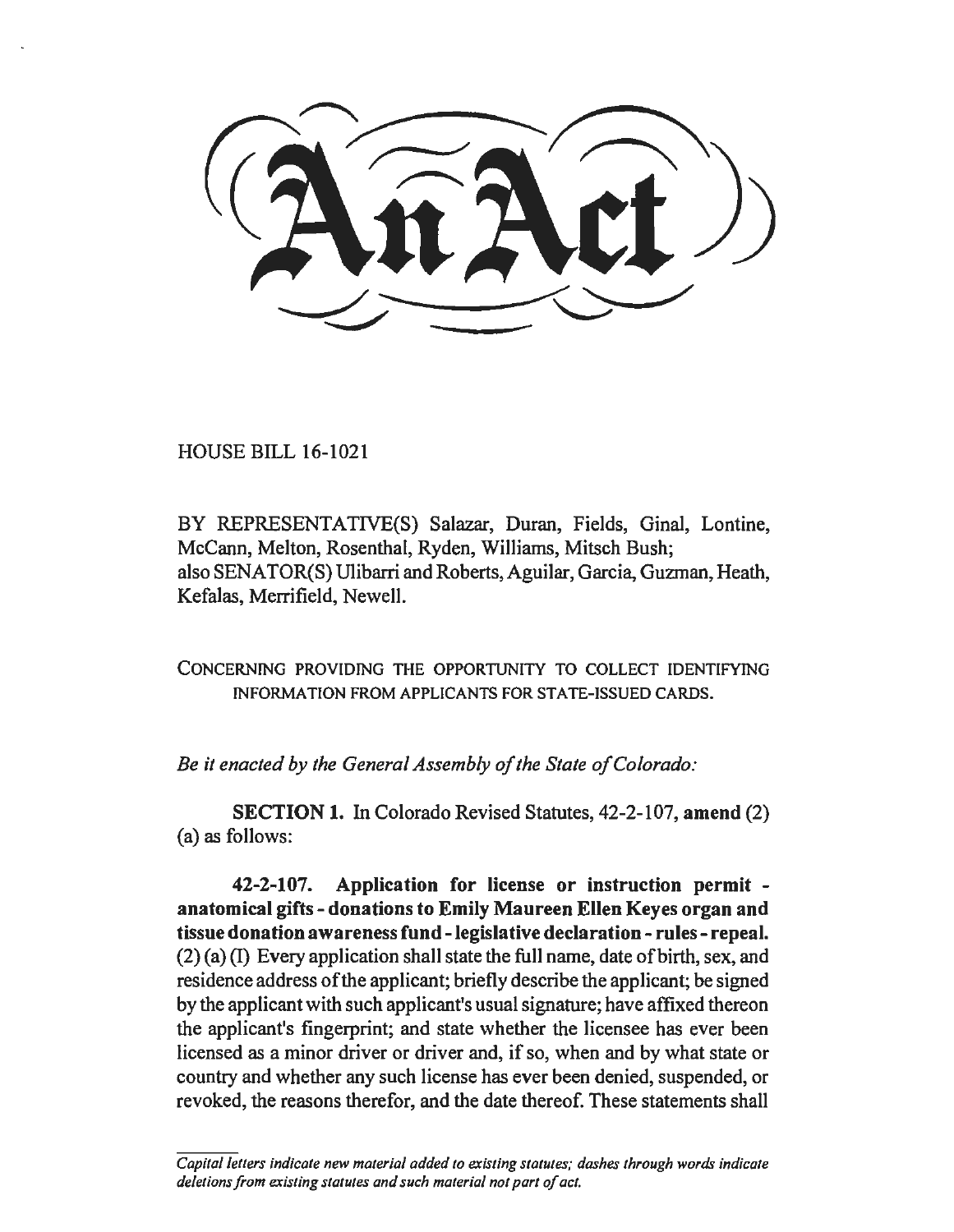be verified by the applicant's signature thereon.

(II) IN ADDITION TO THE INFORMATION REQUIRED BY SUBPARAGRAPH (I) OF THIS PARAGRAPH (a), EVERY APPLICATION SHALL INCLUDE THE OPPORTUNITY FOR THE APPLICANT TO SELF-IDENTIFY HIS OR HER RACE OR ETHNICITY. THE RACE OR ETHNICITY INFORMATION THAT MAY BE IDENTIFIED ON THE APPLICATION SHALL NOT BE PRINTED ON THE DRIVER'SLICENSEBUTSHALLBEMAINTAINEDINTHESTOREDINFORMATION AS DEFINED BY SECTION 42-2-114 (1) (b). THAT INFORMATION MUST BE ACCESSIBLE TO A LAW ENFORCEMENT OFFICER THROUGH MAGNETIC OR ELECTRONIC READERS.

SECTION 2. In Colorado Revised Statutes, 42-2-114, amend (1) (b) (I) as follows:

42-2-114. License issued - fees - rules - repeal.  $(1)$  (b)  $(1)$  In the event the department issues a driver's license that contains stored information, such license may include only the information that is specifically referenced in paragraph (a) of this subsection (1) and that appears in printed form on the face of the license issued by the department to the licensee AND ANY RACE OR ETHNICITY INFORMATION IDENTIFIED ON THE APPLICATION PURSUANT TO SECTION 42-2-107 (2) (a) (II); except that such stored information shall not include the licensee's social security number.

SECTION 3. In Colorado Revised Statutes, 42-2-302, add (1) (a) (VI) as follows:

42-2-302. Department may or shall issue - limitations - rules. (1) (a) (VI) EVERY APPLICATION SHALL INCLUDE THE OPPORTUNITY FOR THE APPLICANT TO SELF-IDENTIFY HIS OR HER RACE OR ETHNICITY. THE RACE OR ETHNICITY INFORMATION THAT MAY BE IDENTIFIED ON THE APPLICATION SHALL NOT BE PRINTED ON THE IDENTIFJCA TION CARD BUT SHALL BE MAINTAINED IN THE STORED INFORMATION AS DEFINED BY SECTION 42-2-303 (1) (b) (II). THAT INFORMATION MUST BE ACCESSIBLE TO A LAW ENFORCEMENT OFFICER THROUGH MAGNETIC OR ELECTRONIC READERS.

SECTION 4. In Colorado Revised Statutes, 42-2-303, amend (1) (b) (I) as follows:

PAGE 2-HOUSE BILL 16-1021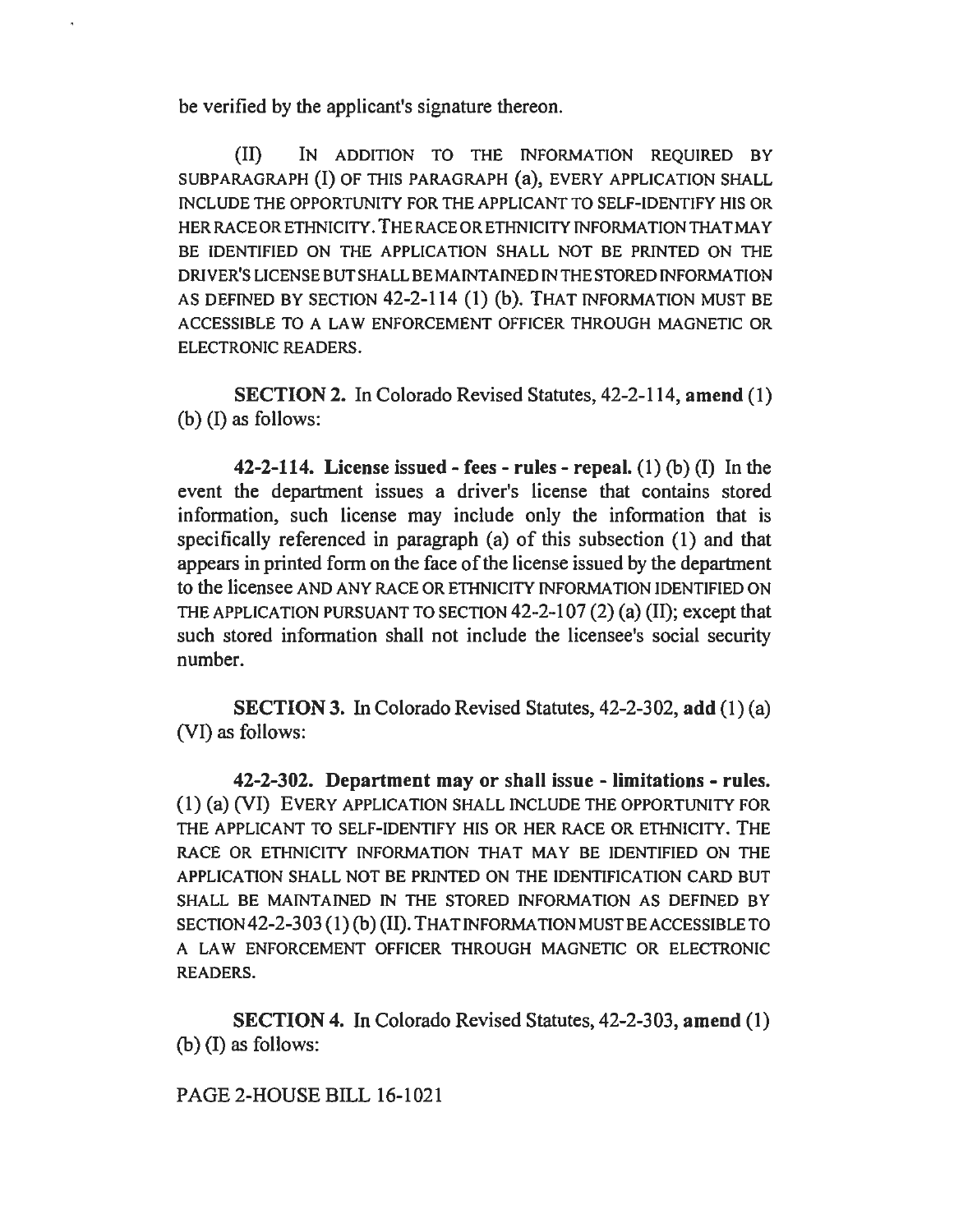42-2-303. Contents of identification card.  $(1)(b)(I)$  In the event the department issues an identification card that contains stored information, such card may include only the information that is specifically referenced in paragraph (a) of this subsection (1), and that appears in printed form on the face of the card issued by the department to the registrant AND ANY RACE OR ETHNICITY INFORMATION IDENTIFIED ON AN APPLICATION PURSUANT TO SECTION 42-2-302 (1) (a) (VI); except that such stored information shall not include the registrant's social security number.

SECTION 5. Applicability. This act applies to driver's license and state identification card applications made on or after March 1, 2017.

SECTION 6. Safety clause. The general assembly hereby finds,